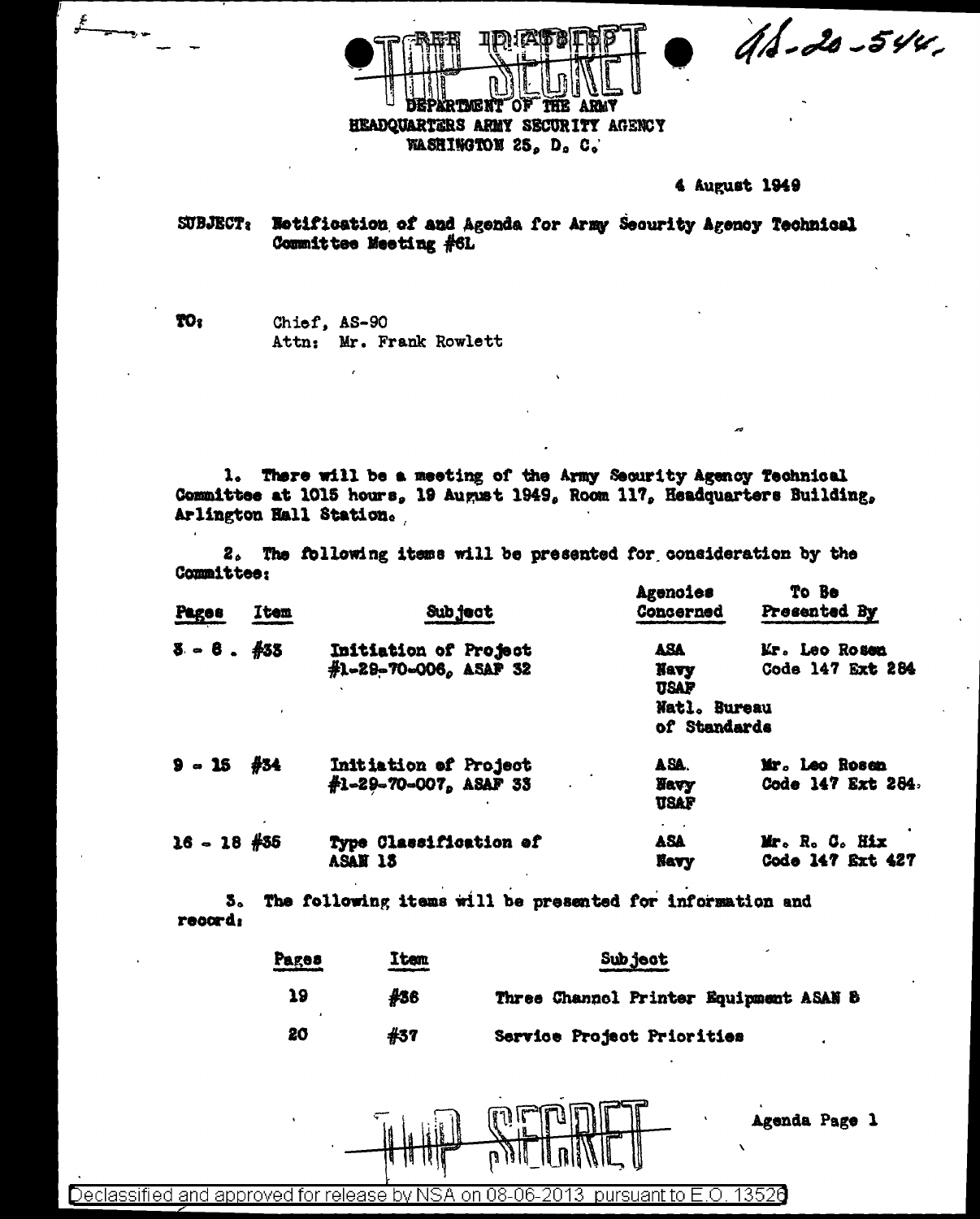

| Pages | Item | <b>Subject</b>           |  |
|-------|------|--------------------------|--|
| 21    | 438  | Project Title Change     |  |
| 22    | 439  | Project Title Change     |  |
| 23    | #40  | Cancellation of Projects |  |

4. In the event that additional information with reference to the above noted items is desired prior to presentation, it is requested that the individuals indicated above be contacted immediately so that questions may be clarified prior to presentation.

5. In the event that your office is interested in the items memtioned and a representative of your office will not be present, it is requested that the Secretary, Lt. Mac C. Bversole, Code 147 Ext 216 or 489, be advised prior to the date of the meeting of your concurrence in such action as the Committee may take on these items.

н. Lt. Colonel. Signal Corps Chairman, ASATC

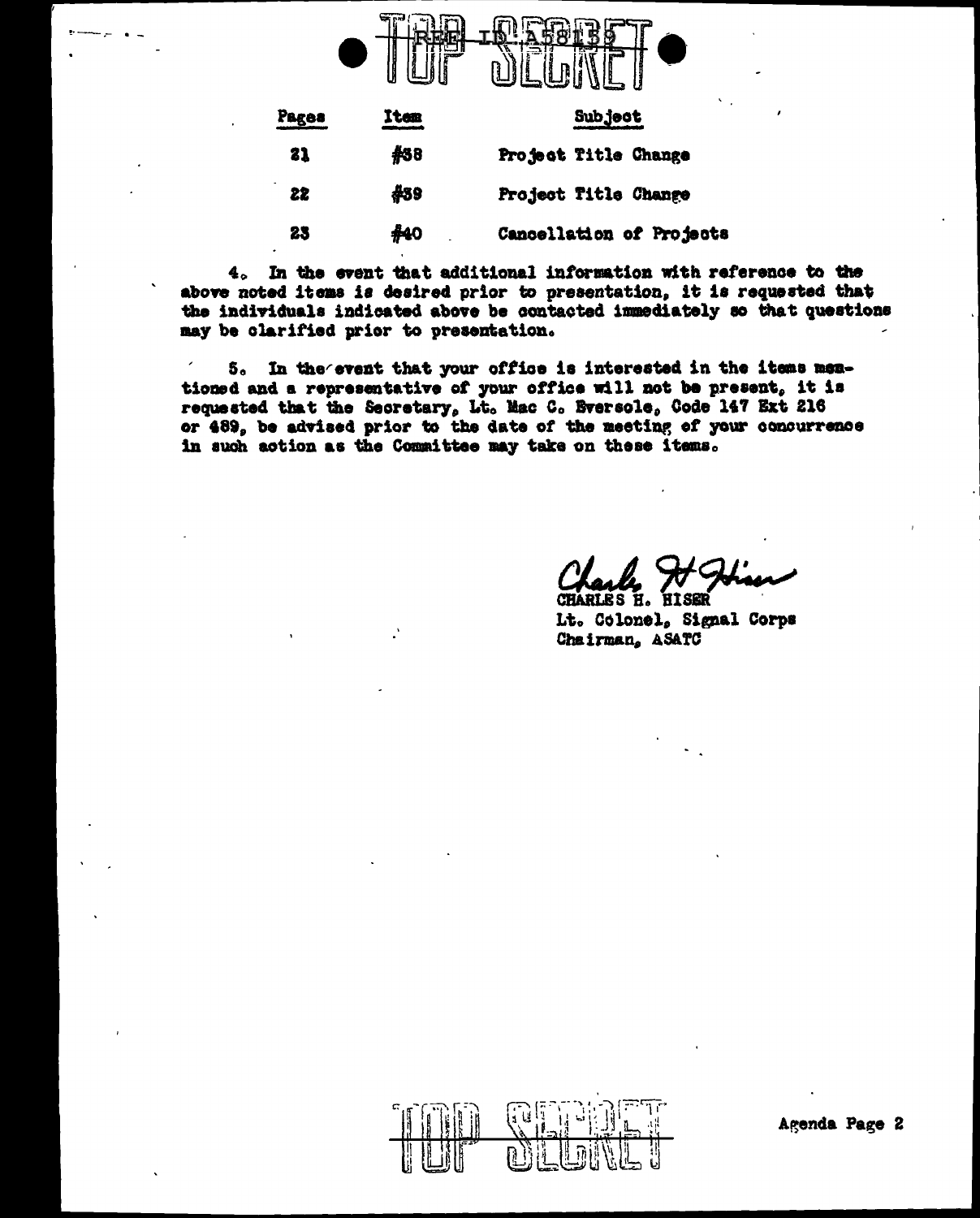

# DEPARTMENT OF THE ARMY HEADQUARTERS ARMY SECURITY AGENCY WASHINGTON 25, D. C.

SUBCOMMITTEE REPORT FOR THE ARMY SECURITY AGENCY TECHNICAL COMMITTEE

SUBJECT: Initiation of Project 1-29-70-006, ASAF 32

1. REPERENCE:

 $ITEM#35$ 

IRS from AS-77 to AS-71, dated 13 May 1949, Subject: Initiation of Project.

- 2. DISCUSSION:
	- a. Agencies concerned:
		- Army Security Agency  $(1)$ Cognizant Agency:
		- $\left( 2 \right)$  Directing Agency: Army Security Agency
		-
		- (4) Participating Agency: Army Security Agency<br>(5) Coordinating Agency: National Bureau of Standards<br>(5) Coordinating Agency. Way-
		-
		- (6) Other Probable Interested Agency: USAF

b. Purpose:

To develop an electronic digital computer particularly adapted for cryptologic problems.

o. Description;

An Electronic Digital computer with an internal memory of 1024, 44 digit words, plus an external magnetic tape memory, and electronic oircuits to perform a minimum of 14 orders such as add, subtract, multiply, divide, compare, substitution, shift and branch orders,

d. Related Material:

**None** 

e. Development History and Status:

Research studies have been made. The orders for the equipment have been determined and basic circuit construction has been initiated.

Item 33, Page 1

Agenda Page 3

D

R

Ť

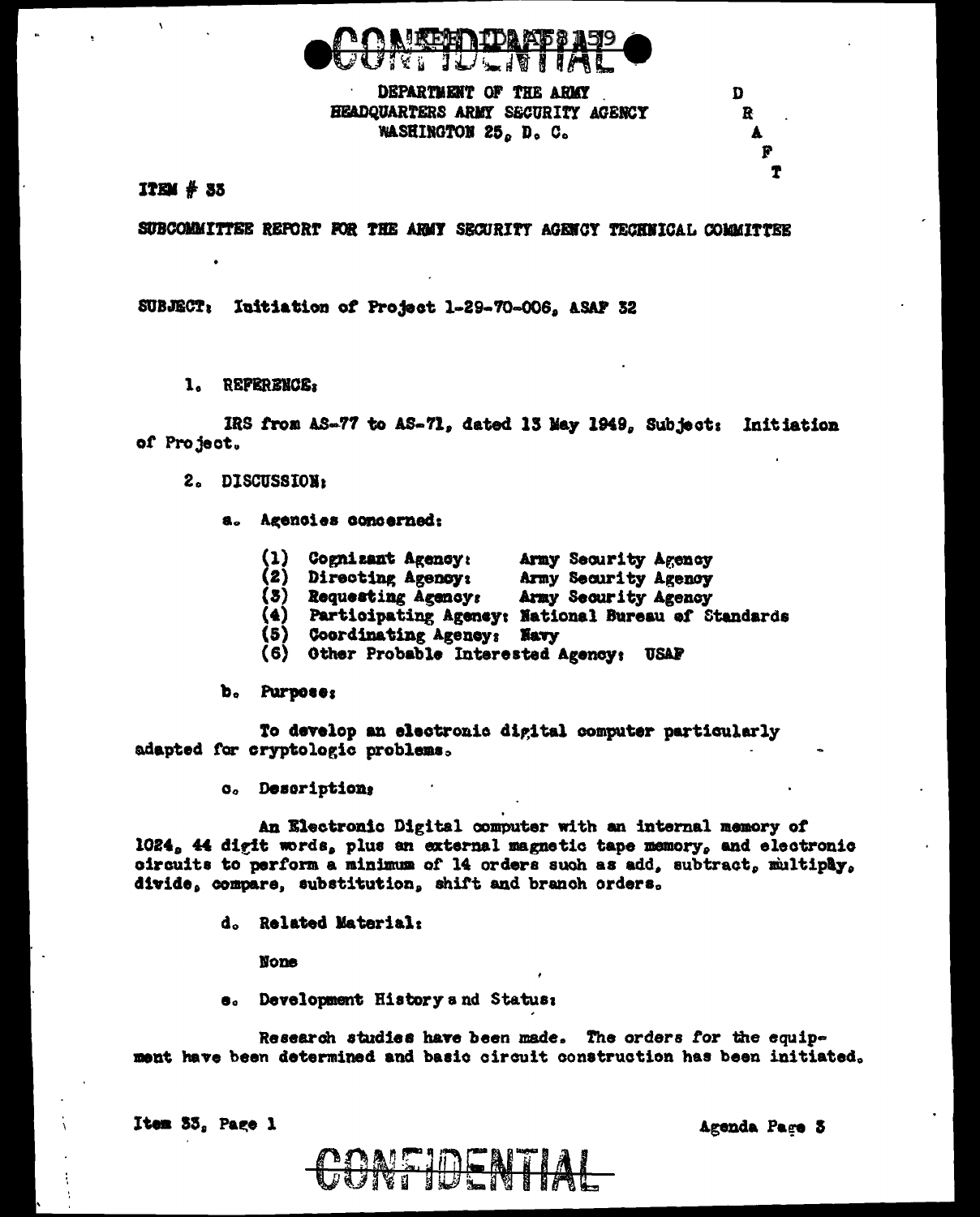f. Proposed Development:

This project will be local and contract.

REF ID: A58159

- (1) Phases of the project include
	- $(a)$ Purther research study
	- $(P)$ Development and construction of equipment
	- (c) Engineering tests
- $(2)$ One engineering test model will be required.
- (3) Priority 1-B is recommended because of the operations. requirement.
- $(4)$  Estimated cost of this project FY 50  $\sim$  \$150.000. FT 51 - \$100.000. In FY 49 approximately \$250.000 was spent under Project No./29-70-001 on supporting research and development.
- (5) Research started under Project No. 129-70-001. Project 4-29-70-006, ASAF 32, will be completed approximately 30 June 1951.
- g. Security Classification:

The equipment shall be classified as CONFIDENTIAL. The Military Characteristics shall be classified as CONFIDENTIAL.

3. RECOMMENDATIONS:

The Subcommittee recommends that:

(a) Military Characteristics of ASAF 32 be approved.

(b) Project No. 129-70-006, ASAF 32, be initiated, classified as development type and assigned a 1-B priority.

(c) The RDB Master Plan Technical Objective be IO-4.

4. **EXHIBITS:** 

Military Characteristics for ASAF 32.

5. COORDINATION:

Coordination was accomplished with USCRAD.

LEO ROSEN Chairman. Cryptologic Subcommittee, ASATC

Item 33 Page 2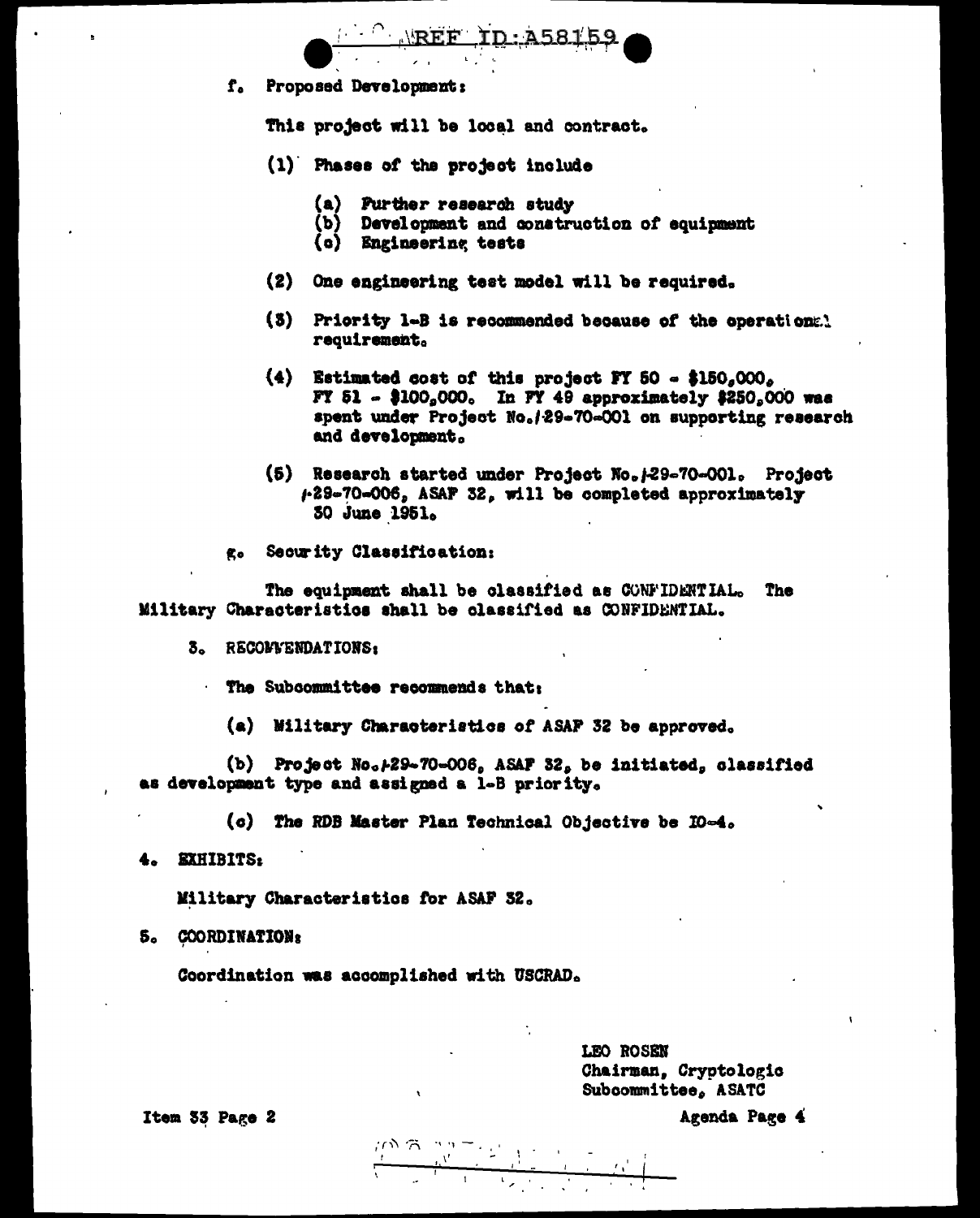

|                   |             | Prepared by Cryptologic Subcommittee |
|-------------------|-------------|--------------------------------------|
| Date              | 6 June 1949 |                                      |
| Approved by ASATC |             |                                      |
| Date              |             |                                      |

MILITARY CHARACTERISTICS for **ASAF 32** 

> Submitted by CSGAS-77 13 May 1949 Date

# I - GENERAL INFORMATION

l. Objective

There is a military requirement for a high speed electronic digital computer particularly adapted for cryptologic problems.

2. Proposed Service Employment

Equipment will be utiliged at Headquarters, Army Security Agency.  $\mathbf{a}_o$ 

b. I This equipment shall be designed as a fixed installation.

II - OPERATIONAL CHARACTERISTICS

# 1. Security

Not applicable

# 2. Functional Requirements

The equipment shall have a high speed internal memory of 1024, 44  $\mathbf{a}$ digit words. An external magnetic tape memory with a capacity of 65,000 words per tape and the possibility of the use of 64 tapes.

b. The repetition rate of the digits in the internal memory mentioned above shall be a minimum of 1 megacycle.

The machine shall be capable of performing fourteen (14) orders.  $\mathbf{c}_{\bullet}$ 

d. The external memory shall consist of reels of magnetic tape on which all data and/or controlling orders are stored.

Information shall be transferred from the external memory to the 6. internal memory which shall consist of 128 recirculating accoustic delay lines each capable of storing 384 digits (8 words).

 $\frac{1}{\sqrt{2\sqrt{2}}\sqrt{2\sqrt{2}}\left(\frac{1}{2}\right)}\frac{1}{\sqrt{2}}\frac{1}{\sqrt{2}}\frac{1}{\sqrt{2}}\frac{1}{\sqrt{2}}\frac{1}{\sqrt{2}}\frac{1}{\sqrt{2}}\frac{1}{\sqrt{2}}\frac{1}{\sqrt{2}}\frac{1}{\sqrt{2}}\frac{1}{\sqrt{2}}\frac{1}{\sqrt{2}}\frac{1}{\sqrt{2}}\frac{1}{\sqrt{2}}\frac{1}{\sqrt{2}}\frac{1}{\sqrt{2}}\frac{1}{\sqrt{2}}\frac{1}{\sqrt{2}}\frac{1}{\sqrt{2}}\frac{1}{\$ 

Item 33 Page 3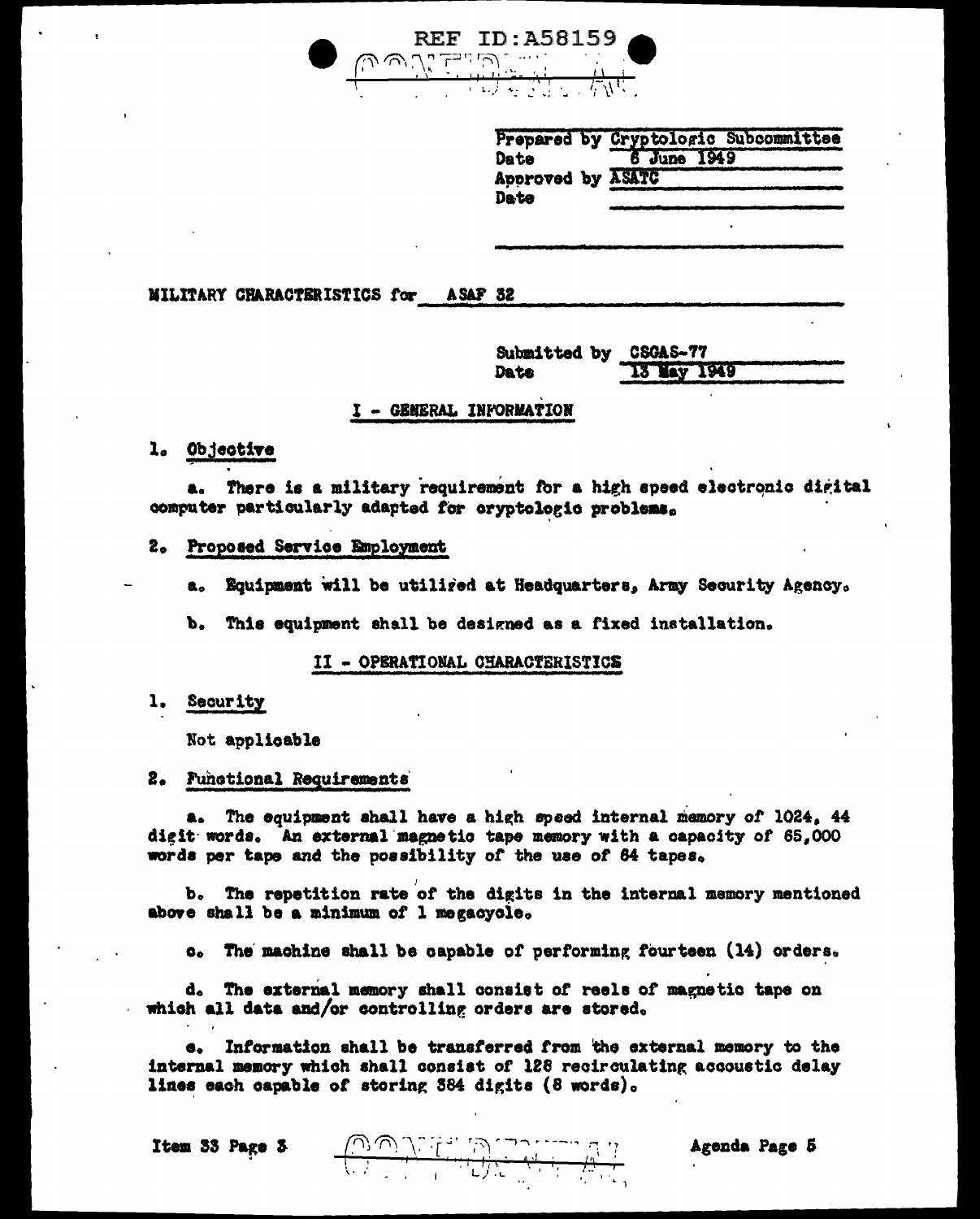

f. All the orders shall be accomplished in the arithmetic unit and the result returned to the internal memory and in turn read out to the external memory.

g. All operations of the machine shall be controlled from the control unit.

3. Range of Transmission/Reception

Not applicable

Radio Interference Reduction (including anti-jamming) 4.

Should cause no interference with equipment operating in the same general area.

5. Spurious Radiation of Cleartext

Not applicable

6. Stability

Not applicable

7. Resolution

Not applicable

- 8. Power Requirement (voltage, frequency, wettage)
	- a. 220V. 60cps, 50KW three Ø.
	- b. No emergency standby power necessary.
	- c. Permissible frequency variation & .l ops, voltage variation & 10%.
- 9. Equipment Operating Position Requirements

Not applicable

10. Special Features

Not applicable

#### III - PHYSICAL CHARACTERISTICS

1. Weight and Volume Factors

Maximum weight will not exceed the floor loading of 125 lbs. per a. square foot.

**DONE IDENTIAL** 

Item 33 Page 4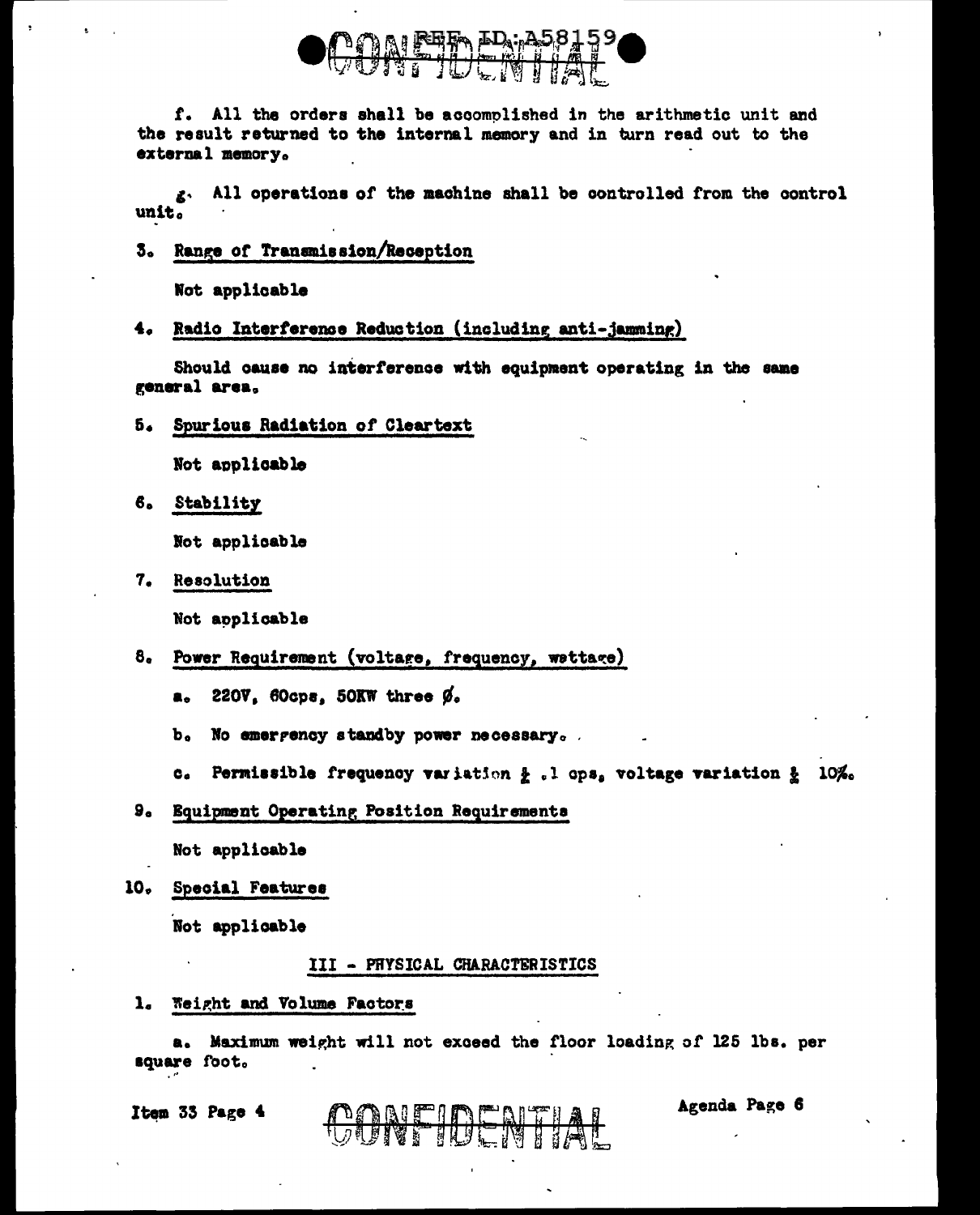- REF ID:A5 b. No maximum limits on volume.
- 2. Arrangement and Coordination of Component Units

Not applicable

# 5. Arrangement and Coordination of Crypto-Equipment in relation to Associated Equipment

Not applicable

# 4. Operation, Transportation, Packaging, and Storage Requirements

To stand shook in normal shipment within the sone of the interior. a.

- Not applicable ъ.
- 80°F  $\frac{1}{k}$  5 Degrees temperature; 55%  $\frac{1}{k}$  5% relative humidity.  $\bullet$ .
- Shall be air transportable for use in Phase IV of air operations. d.
- 5. Destruction Requirements

Not applicable

6. Special Features

Not applicable

IV - EQUIPMENT OPERATION AND MAINTENANCE CHARACTERISTICS

1. Operating Time (hours per day)

24 less 2 for maintenance period.

# 2. Permissible Scope of Continuous and Periodic Adjustments, Tuning, Calibrating, Maintenance, etc.

Not applicable

3. Safety Features

a. Fuses and inter-locks will be provided in all cases where necessary to insure safety of all personnel and equipment..

4. Maximum Acceptable Preparation Periods from Packaged for Storage or Shipment Conditions to Secured or Power Off Conditions

Not applicable

Item 33 Page 5

٢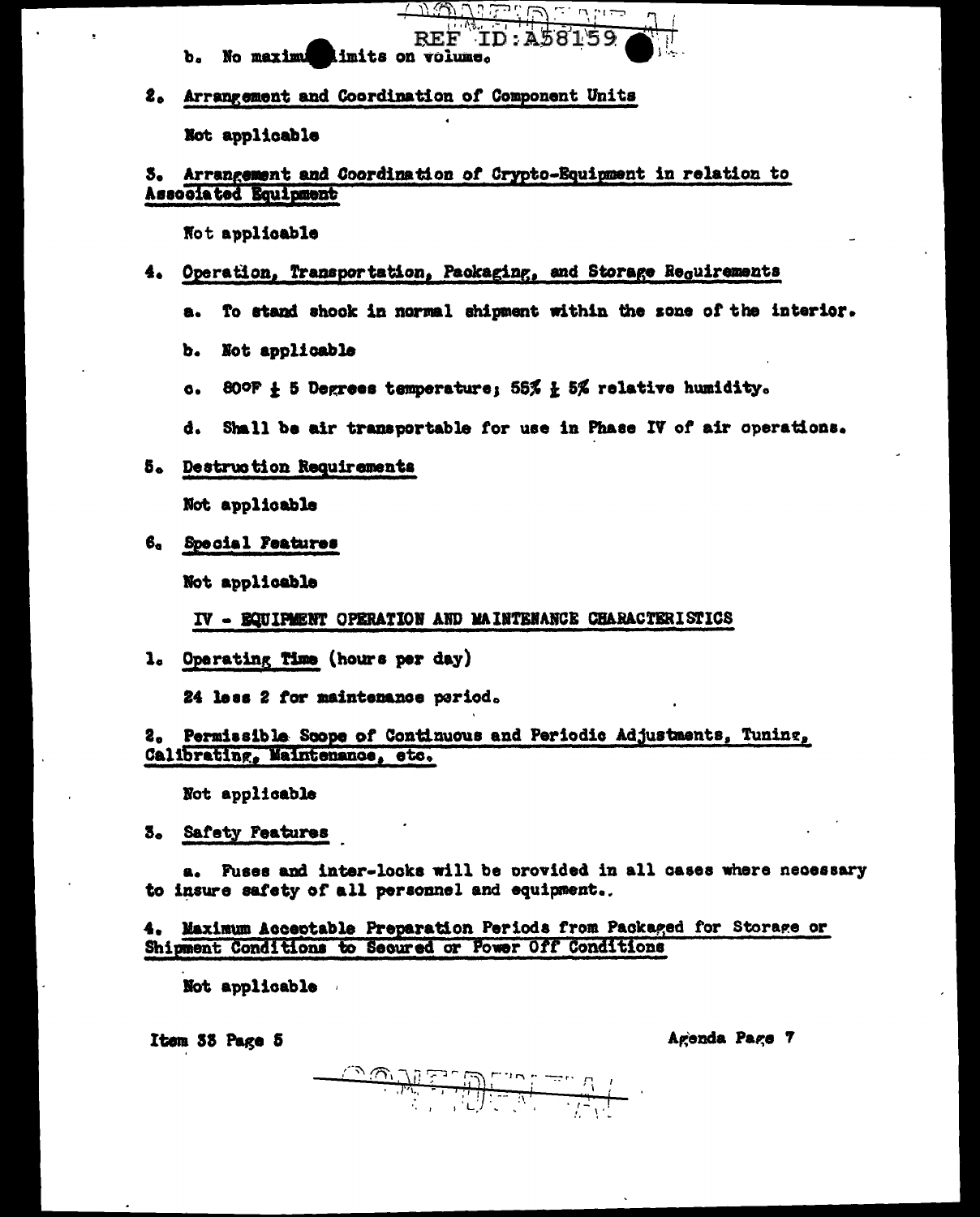

5. Maximum Acceptable Preparation Periods from Secured or Power Off Conditions

- a. 4 hours to semi-readiness.
- b. 4 hours, 1 minute to full operation.
- 6. Personnel Considerations

One skilled operator, two engineers and two skilled technicians for maintenance.

### 7. Equipment Arrangements to Promote Operators Efficiency

As efficient as possible consistent with functional characteristics.

Special Features  $8<sub>a</sub>$ 

Not applicable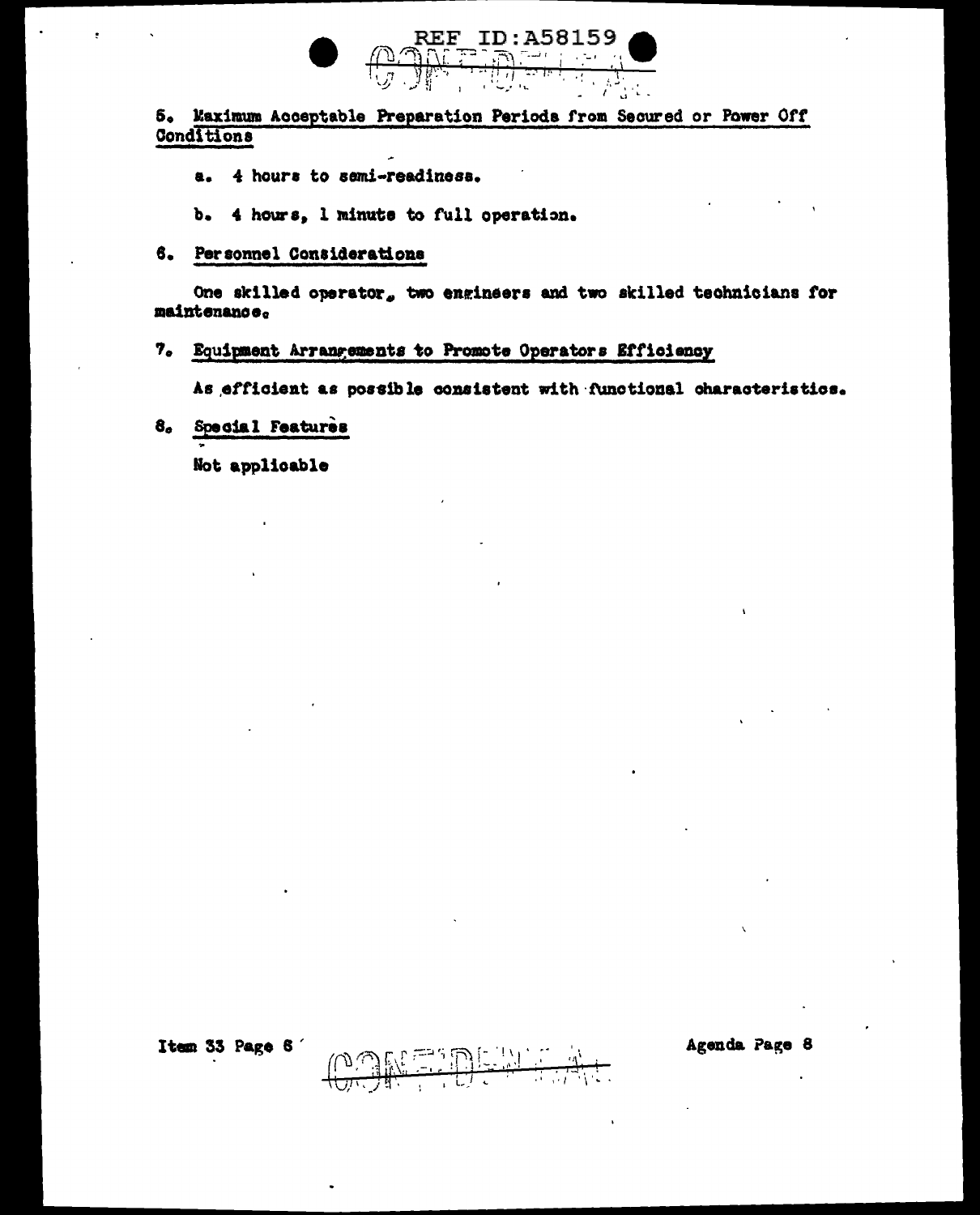**REF ID: A58159** 

# DEPARTMENT OF THE ARMY BEADQUARTERS ARMY SECURITY AGENCY WASHINGTON 25, D. C.

# **ITB4#54**

SUBCOMMITTEE REPORT FOR THE ARMY SECURITY AGENCY TECHNICAL COMMITTEE

SUBJECT: Initiation of Project #1-29-70-007, ASAP 33

ITEM  $#34$  will be available at the meeting. In the event it is required prior to the meeting it may be obtained from the Secretary. lst Lt., Mac C. Eversole, Room 319, Headquarters Building, Arlington Hall Station, Code 147 Extension 216.

Item 34 Pages 1 to 7

Agenda Pages 9 to 15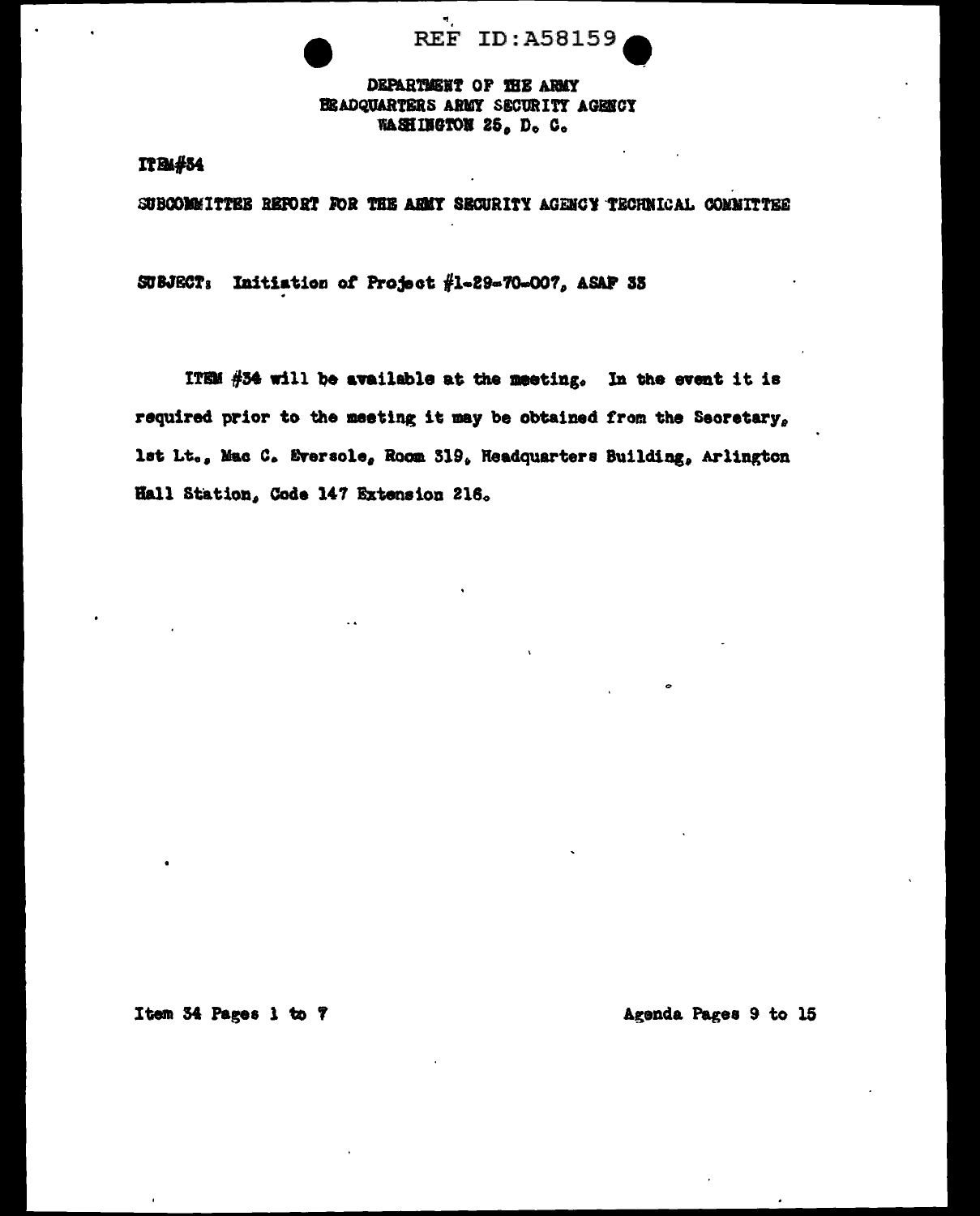



DEPARTMENT OF THE ARMY **HEADQUARTERS ARMY SECURITY AGENCY** WASHINGTON 25, D. C.

 $\mathbf{R}$ 

T

D

### $ITBX + 35$

SUBCOMMITTEE REPORT FOR THE ARMY SECURITY AGENCY TECHNICAL COMMITTEE

SUBJECT: Type Classification of ASAN 13

1. REFERENCES:

IRS from AS-94 to AS-20 through AS-90, Subject: Type Classification of Rock Terminal Equipment, dated 1 April 1949.

- 2. DISCUSSION:
	- a. Agency concerned:
		- (1) Using Agency: Army Security Agency
		- . (2) Other probable interested Agencies; Navy

b. The purpose of the equipment is to receive, demultiplex and print foreign 2-6-9 channel time multiplexed, automatic, radio printer traffic.

c. One complete equipment comprises a standard cabinet rack of electro-mechanical gear and 9 modified Model 14 Teletype typingreperforators. One major component of this equipment, the electromechanical, demultiplexing distributor, can be replaced with other distributors for processing different types of time multiplexed, radio printer traffic. It is contemplated that such additional distributors will be developed in the future.

d. Related materiel:

(1) A radio intercept receiving system is required in conjunction with this item.

(2) There is no available existing equipment for the same or similar purposes, so there is no improvement of the item over existing materiel.

Item 35 Page 1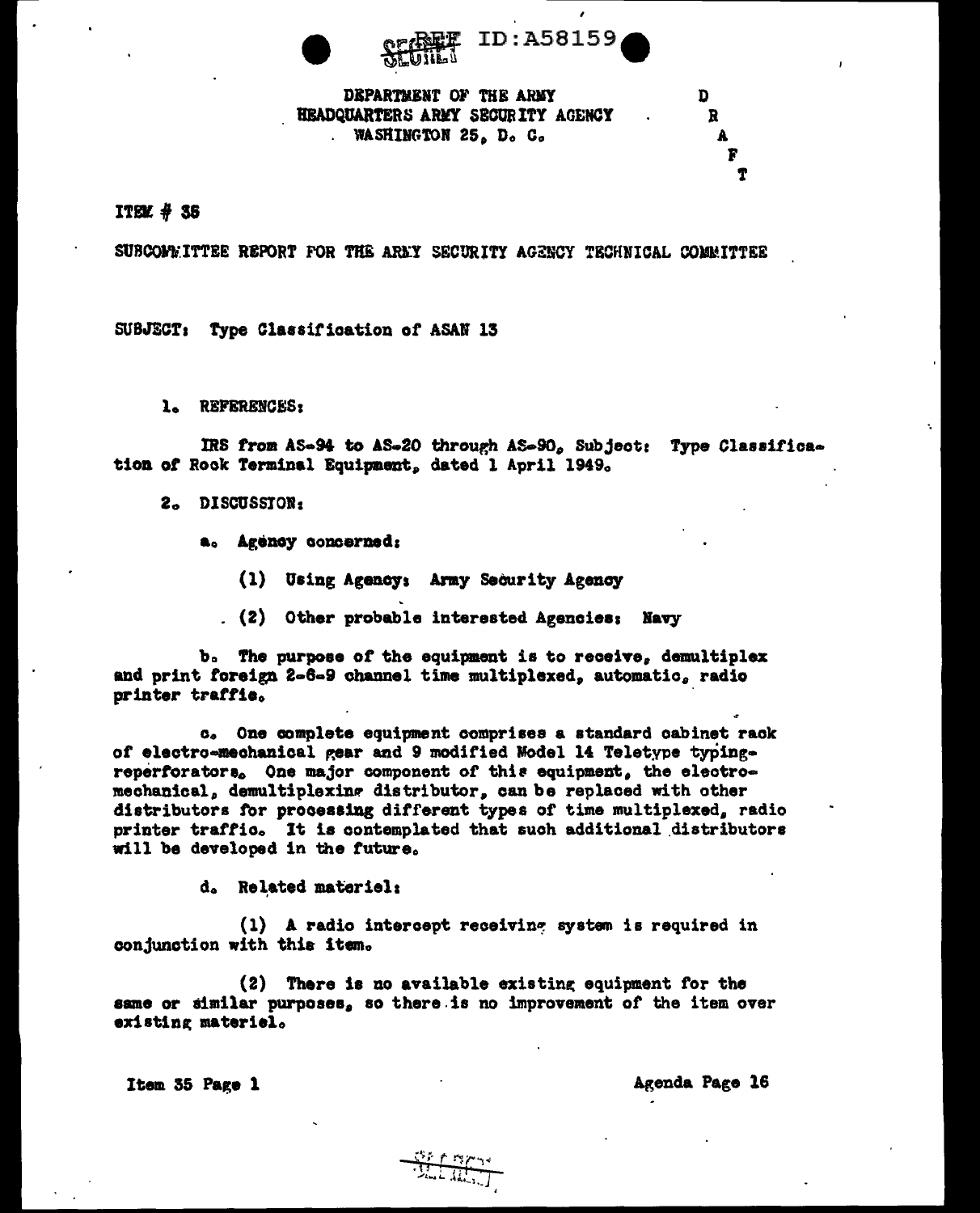(3) There are no existing items which must be modified and new items which must be classified before issue of this item can be accomplished.

 $\overline{5}$ : A58159

(4) There is no stock status of an item being replaced or superseded since there is no other existing equipment.

e. A development project was initiated on 4 September 1946 by Army Security Agency. An engineering model was developed and used as a basis for preparing specifications for the procurement of twentyfive (25) service test models by contract and for producing twenty (20) models by Army Security Agency. The contract was executed with Industro-Matic Corporation of America on 30 June 1947 and was completed on 23 May 1949. The models developed by Army Security Agency were completed on 25 'July 1948, All forty-five (45) equipments have been issued to the field for service testing. Test results indicate that this equipment is satisfactory for classification.

f. Item is new type.

3. PERTINENT DATA:

a. This equipment is non-expendable.

b. The estimated unit cost in small quantity procurement is  $$5,000,00$ 

c. No formal military characteristics were prepared, but performance specifications were written. The equipment meets the requirements of these specifications.

d. The number of units procured, on hand, and on outstanding contracts is forty-five (45).

e. Future procurement of the item is contemplated.

f. Facilities exist for reproduction of this item, and no unforeseen complications are expected with the procurement of other classified items.

g. No large quantity production is contemplated.

h. No strategic or critical materials are required is significant quantities.

i. Training courses have been established at Army Security Agency school for the instruction of using troops. One enlisted man specialist having MOS 1799 (Non-Morse Operator) is required for the operation of each item and one enlisted man specialist having MOS 868 (Non-Morse Maintenance) is required for the maintenance for five (5) units of this item.

Item 35 Page 2

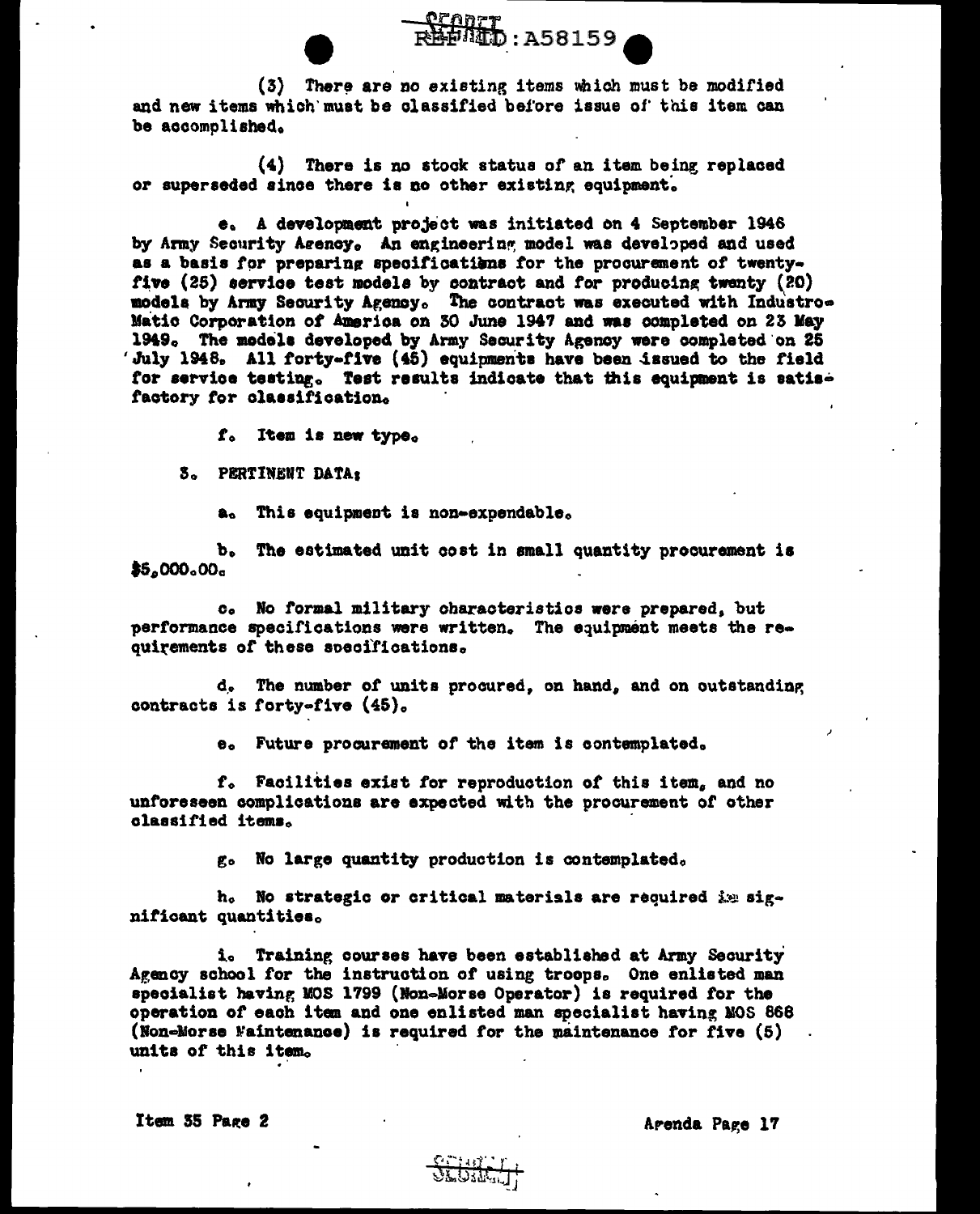: A58159, j. Training and maintenance literature is available in sufficient quantities.

k. Security classification of this item is CONFIDENTIAL.

1. This item is air transportable, and when so transported it will be packaged for shipment in compliance with current directives. It may be used in phase four (4) of air operations.

4. RECOMMENDATIONS:

The official name for this item to be ASAN 13. а.

b. Classification as STANDARD TYPE. The equipment is now classified DEVELOPMENT TYPE.

c. No item is being replaced or supplemented.

d. The project will be continued to develop supplementary electromechanical commutators.

 $\bullet$ . The Army Security Agency be charged with the preparation of specifications, determination of requirements, provision of funds, purchase, inspection, storage, issue, and maintenance of this item.

f. This item is non-expendable and will have a life expectancy of from three  $(3)$  to five  $(5)$  years.

g. The ASAN 13 be supply class IV.

h. The initial quantity of the ASAN 13 be forty-five (45). (The number now on hand).

5. EXHIBITS:

None.

6. COORDINATIONS

There was no coordination as to type classification with any other Agency.

> R. C. HIX Chairman, Intercept & D.F. Subcommittee, ASATC

Item 35 Page 3

Agenda Page 18

 $\ddot{\phantom{a}}$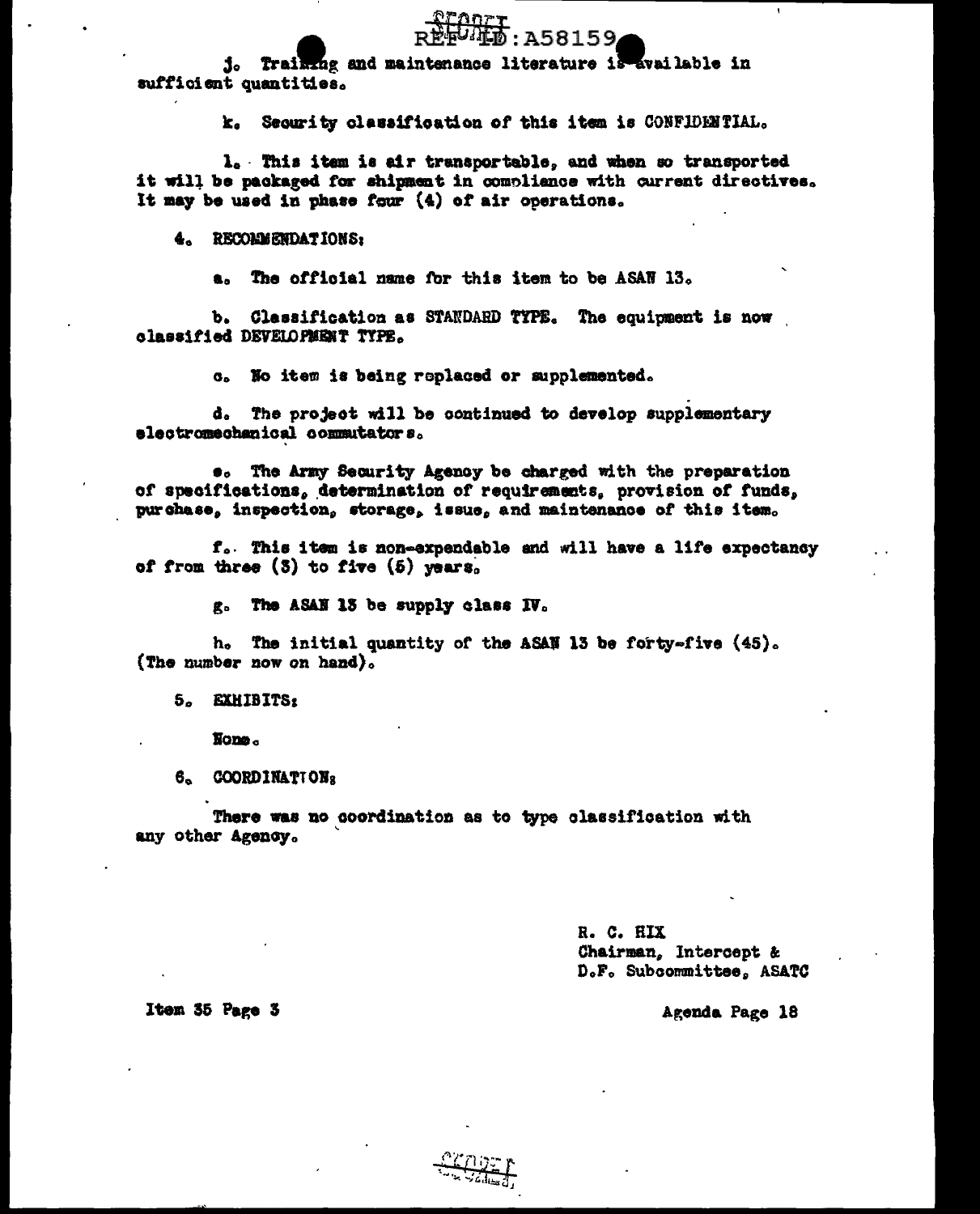**M458159** DEPARTMENT OF THE ARMY HEADQUARTERS ARMY SECURITY AGENCY WASHINGTON 25, D. C.

MEMORANDUM FOR THE RECORD OF THE ARMY SECURITY AGENCY TECHNICAL COMMITTEE

SUBJECT: Three Channel Printer Equipment, ASAN 8

l. Reference:

IRS through AS-90 and AS-20 to AS-70 from AS-94, subject, "ASAN 8 Terminals," dated 25 April 1949 with two (2) comments.

2. The above referenced IRS authorized the construction of four (4) service test units of the ASAN 8 terminal in addition to eight (8) previously suthorized.

3. Authorization for construction of a total of twelve (12) service test units of the ASAN 8 terminal is hereby made a matter of record.

ᡃ᠍ᡣᠦᠮ᠇ᡏᡉᢆ

MAC C. EVERSOLE Ist Lt., Signal Corps Secretary, ASATC

Item 36 Page 1

Agenda Page 19

D.

R

r Ť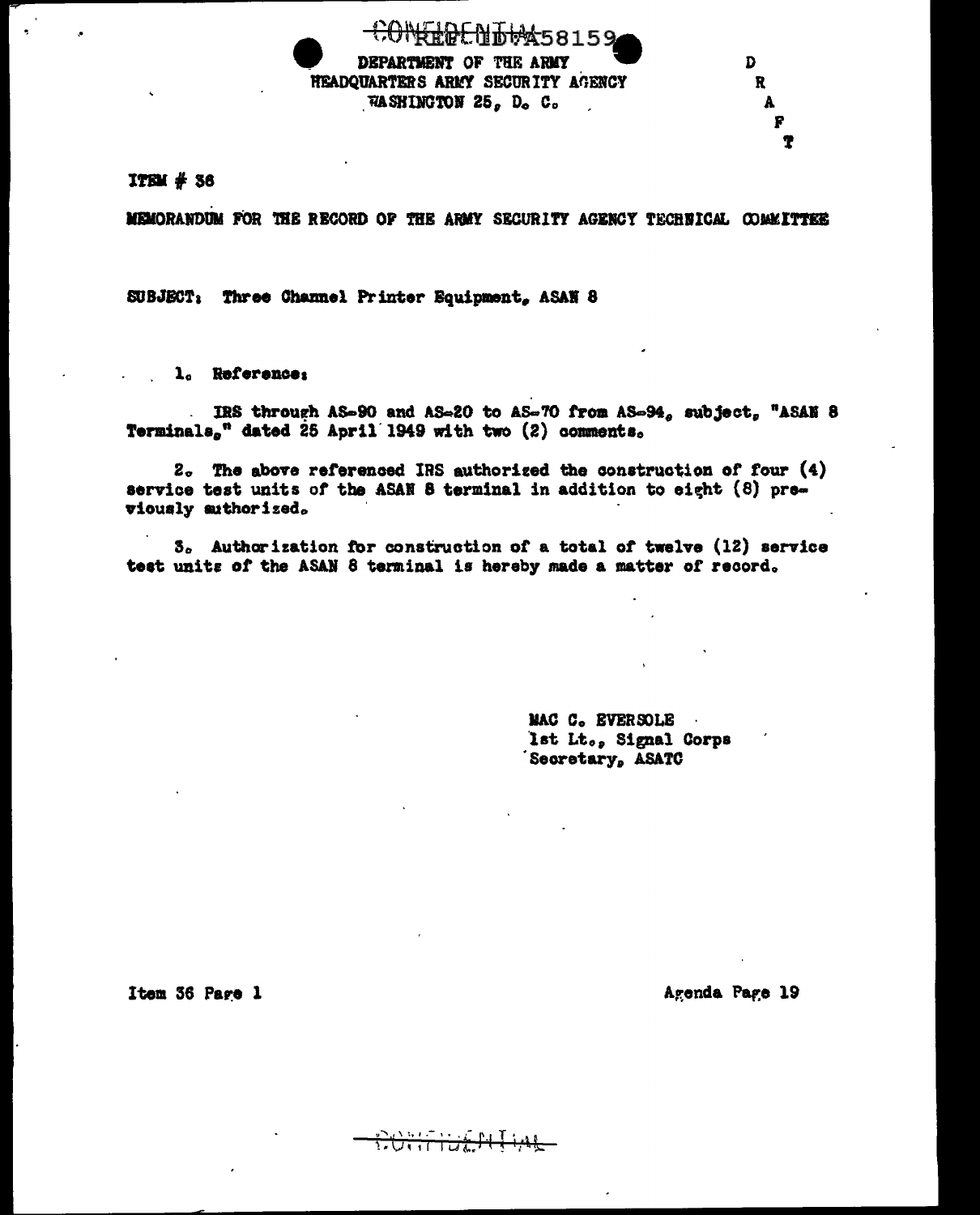

#### $ITEM$  # 37

MEMORANDUM FOR THE RECORD OF THE ARMY SECURITY AGENCY TECHNICAL COMMITTEE

SUBJECT: Service Project Priorities

l. Reference:

IRS from AS-71 to AS-24, subject, "Research and Development Service Projects," dated 27 May 1949, with four (4) comments.

2. Priorities for research and development service projects within Army Security Agency have been assigned as follows in accordance with  $SR-705-5-1$  and SR  $705-20-1$ s

| D.A. Number         | Title                                                          | Priority |
|---------------------|----------------------------------------------------------------|----------|
| 1-29-09-001         | <b>Cryptanalytic Research</b>                                  | 1-G      |
| 1-29-09-002         | Documents Research                                             | $1 - C$  |
| 1-29-48-008         | Relay Aids and Analogues                                       | 1~C      |
| 1-29-66-001         | Machinery Exploitation                                         | $1 - C$  |
| $1 - 29 - 66 - 004$ | Adaptation of ASAF 14 for Multi-Notch<br><b>Rotor Machines</b> | 3-A      |
| ta29a66a666         | <del>Bnginesring Service - RhM-Bquigment</del>                 | ₽⊶₽      |
| 1-29-66-008         | ASAF 43                                                        | 1–C      |
| $1 - 29 - 66 - 009$ | Diagonal Board Connector for ASAF 14                           | $1 - C$  |
| $1 - 29 - 66 - 022$ | ASAF 40, ASAF 41                                               | 1-C      |

MAC C. EVERSOLE lst Lt., Signal Corps Secretary, ASATC

Agenda Page 20

D

R

Item 37 Page 1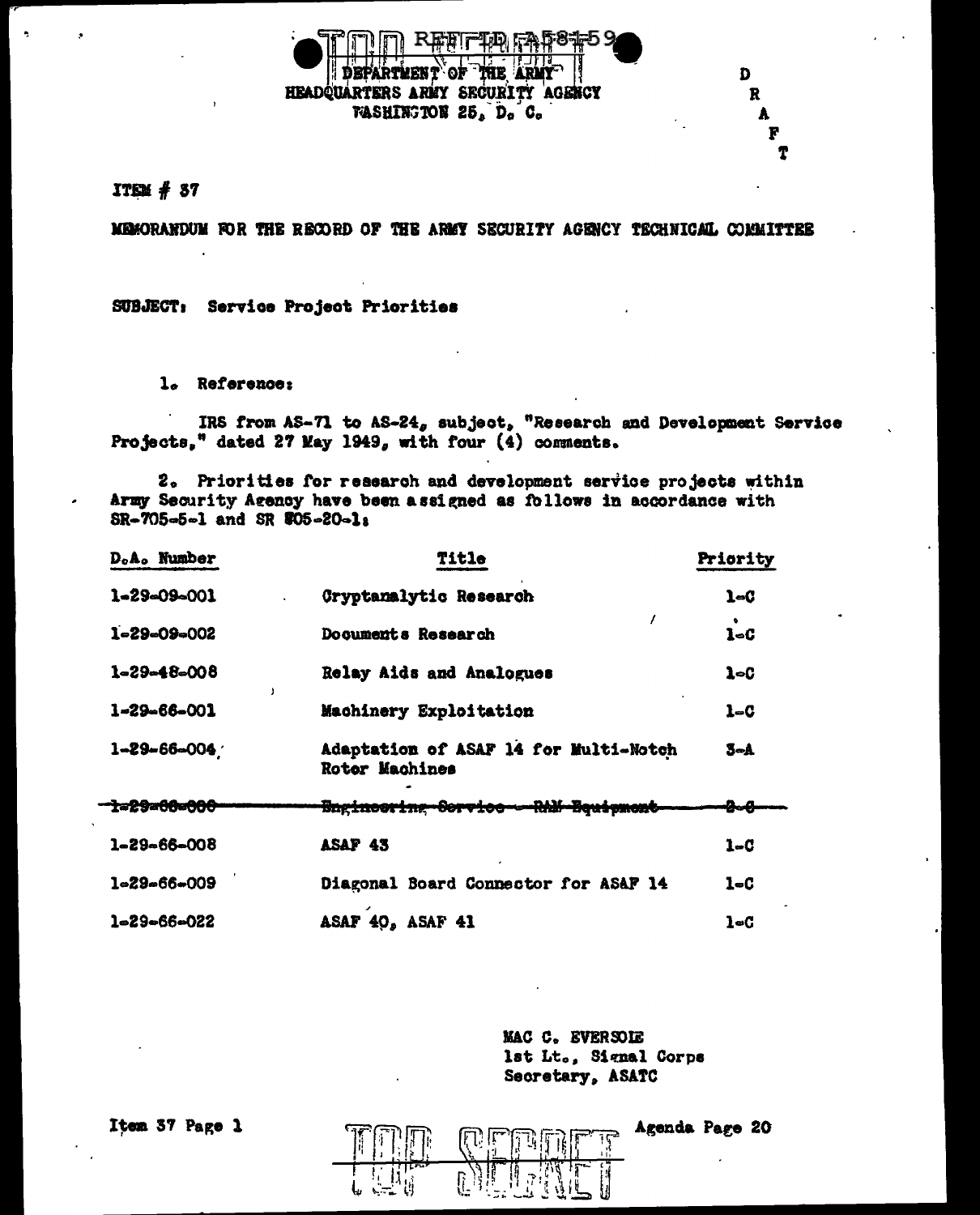

DEPARTMENT OF THE ARMY HEADQUARTERS ARMY SECURITY AGENCY WASHINGTON 25. D. C.

ITEM # 38

MEMORAND UM FOR THE RECORD OF THE ARMY SECURITY AGENCY TECHNICAL COMMITTEE

SUBJECT: Project Title Change

1. Reference:

IRS to Army Security Agency Technical Committee through AS-70 and AS-20 with three (3) comments, Subject: Changes in Project Titles, dated 27 April 1949.

2. The following project title change was approved by above referenced IRS and is hereby made a matter of record:

> DA Project #1-29-32-002. Old Title: Construction of Six Channel Multiplex Terminal. New Title: Electromechanical Demultiplexer.

The old title was descriptive of only the first phase of this project.

> MAC C. EVERSOLE lst Lt., Signal Corps Secretary, ASATC

Item 38 Page 1

Agenda Page 21

D

 $\mathbf{R}$ 

Ť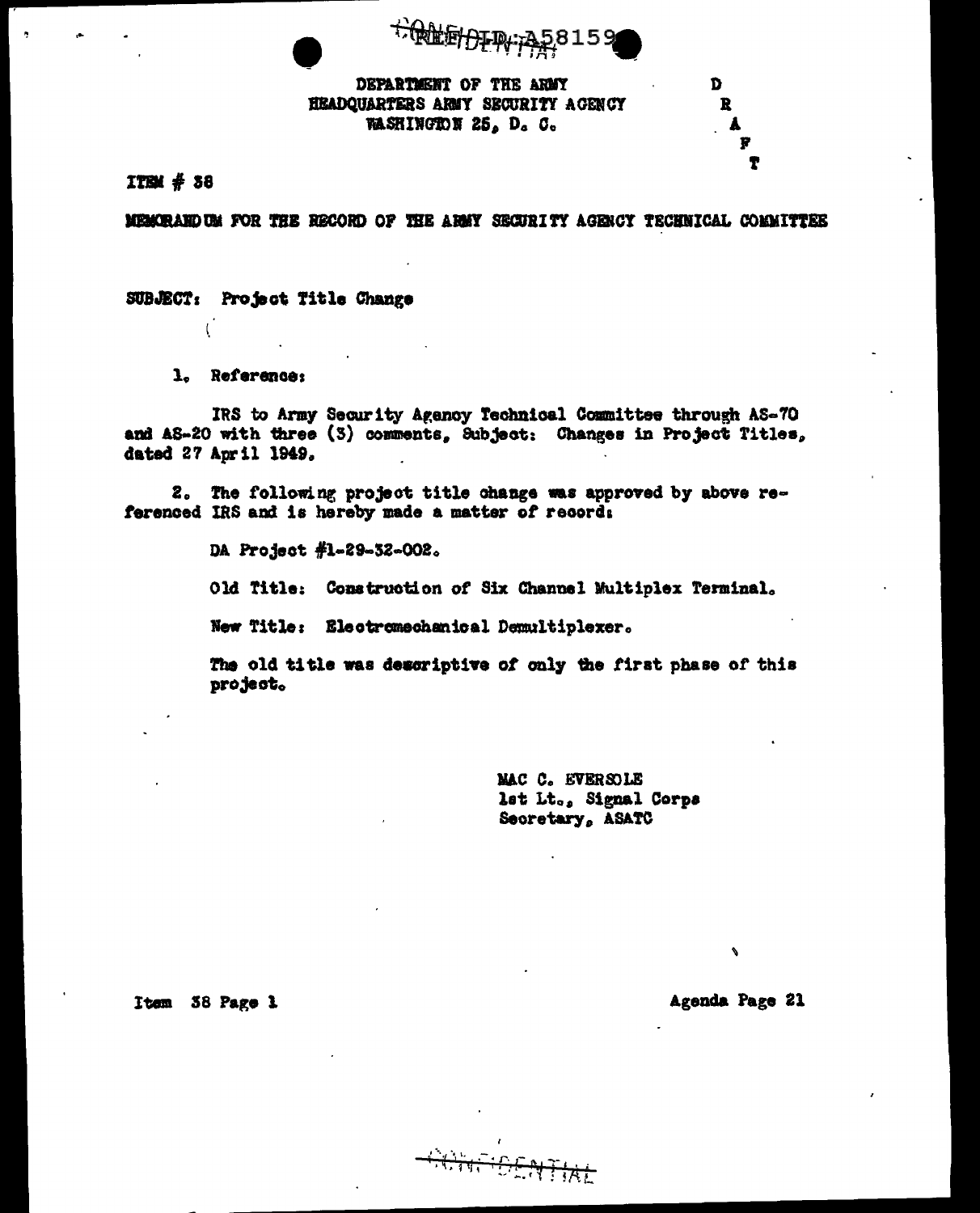

### DEPARTMENT OF THE ARMY HEADQUARTERS ARKY SECURITY AGENCY WASHINGTON 25, D. C.

 $\mathbf{t}$ 

**ITEM # 39** 

MEMORARDUM FOR THE RECORD OF THE ARMY SECURITY AGENCY TECHNICAL COMMITTES

SUBJECT: Project Title Change

1. Reference:

IRS from AS-71 to AS-20, subject, "Change in Project Titley" dated 10 May 1949, with seven (7) comments.

2. The above referenced IRS approved the title change of DA project #1-29-70-002 from "Cryptologic Vacuum Tube Research" to "Varant" for the following reasons:

a. Purposes of security.

b. Convenience of a single word title.

3. This change in project title is hereby made a matter of record.

MAC C. EVERSOLE lst Lt., Signal Corps Secretary, ASATC

Item 39 Page 1